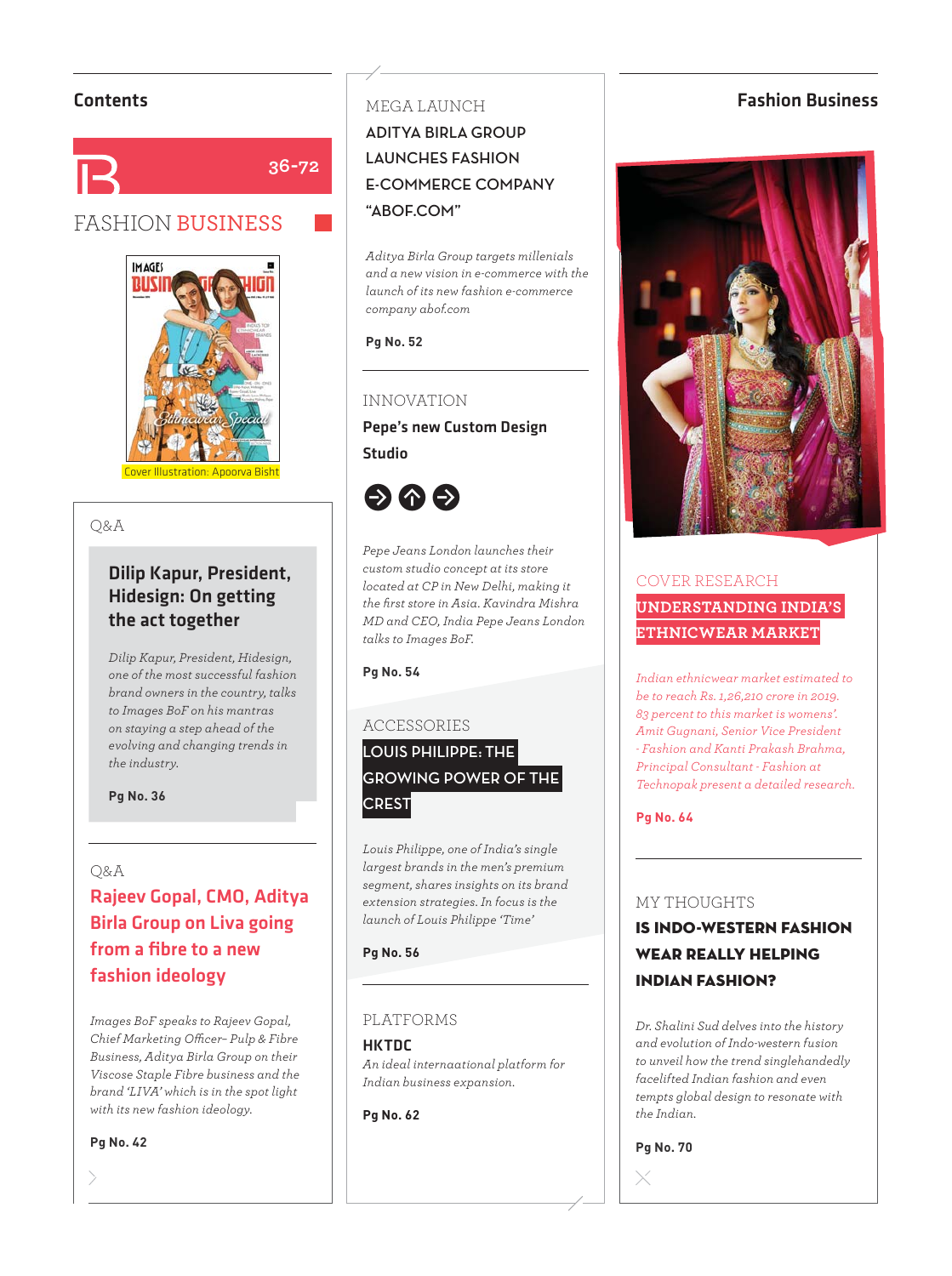# Contents



**76-135**

# FASHION RETAIL

#### ETHNIC MAJORS  $\overline{\phantom{a}}$

**MANYAVAR: FROM A BRAND TO A CULT**

*Manyavar, the Indian men's ethnic fashion brand is today among the country's most valued brands with over 380 EBOs in India and overseas. A look at the Manyavar cult.*

**Pg No. 76**

# ETHNIC MAJORS **W: ETHNIC FASHION REDEFINED**

*W from the house of TCNS is widely distributed across India with over 200 EBOs. A look at the making of W and its future plans.*

#### **Pg No. 84**

#### ETHNIC MAJORS ETHNIC MAJORS

**SOCH: A CLASS-IC APART**

'Soch', a celebration of classic Indian fashion with a modern twist, has acquired notable retail presence via EBOs, SISs and MBOs. A look.

#### **Pg No. 88**

## ETHNIC MAJORS **BIBA: PRETTY PROFITS**

**Pg No. 92**

#### ETHNIC MAJORS ETHNIC MAJORS **HYDERABAD'S PRIDE – NEERU'S EMPORIUM**

*A humble begin roored in love, Hyderabad's Neeru's Emporium has come a long way. With great focus and fortitude it moves ahead as a fashion icon and a catalyst for ethnic wear. A look.*

**Pg No. 98**

#### ETHNIC MAJORS  $\cdots$ **MEBAZ: THE MOVE TO MODERNISATION**

#### **Pg No.102**

# RETAILLENCE  **JADEBLUE: ONE OF THE MOST INFLUENTIAL MEN'S STORES**

*Jadeblue Lifestyle India Ltd. is a very prominent name in men's fashion retail business. Established in 1981, it has innovated its positioning in the market from time to time and is today one of west India's most dynamic enterprises.* 

#### **Pg No. 106**

#### ETHNIC BRANDS

# ETHNIC BRANDS LA MILIARDO: DEFINING A SHARPER VISION OF ETHNIC WEAR

*Vson Creations, established in 2001 as a specialty import house for fabrics, launched La Miliardo in 2007. Directors Soniya Gakhar, Aman Gakhar and Girish Gakhar share their story and ambitions.*

#### **Pg No. 110**

### ETHNIC BRANDS ETHNIC BRANDS DENIS PARKER: Understanding the evolving trends

**Pg No. 116**

## Fashion Retail

# INDIAN COSTUME: A MASCULINE AFFAIR

**Pg No. 122**

# BLACK: A PASSION FOR **EXCELLENCE**

**Pg No. 124**

# COLLECTION FOCUS

 $\overline{C}$  .  $\overline{C}$  .  $\overline{C}$  .  $\overline{C}$  .  $\overline{C}$  .  $\overline{C}$  .  $\overline{C}$  .  $\overline{C}$  .  $\overline{C}$  .  $\overline{C}$  .  $\overline{C}$  .  $\overline{C}$  .  $\overline{C}$  .  $\overline{C}$  .  $\overline{C}$  .  $\overline{C}$  .  $\overline{C}$  .  $\overline{C}$  .  $\overline{C}$  .  $\overline{C}$  . A JOURNEY OF STYLE EVOLVED FROM GOOD TASTE



**Pg No. 132**



# COLLECTION FOCUS **DECODING THE GENES BY LECONET HEMANT**

*Leconet Hemant an IndoFrench brands recently launced "Genes"--a collection of trendy everyday wear that celebrates India's incredible journey into the 21st journey. A look.* 

**Pg No. 134**

 $\times$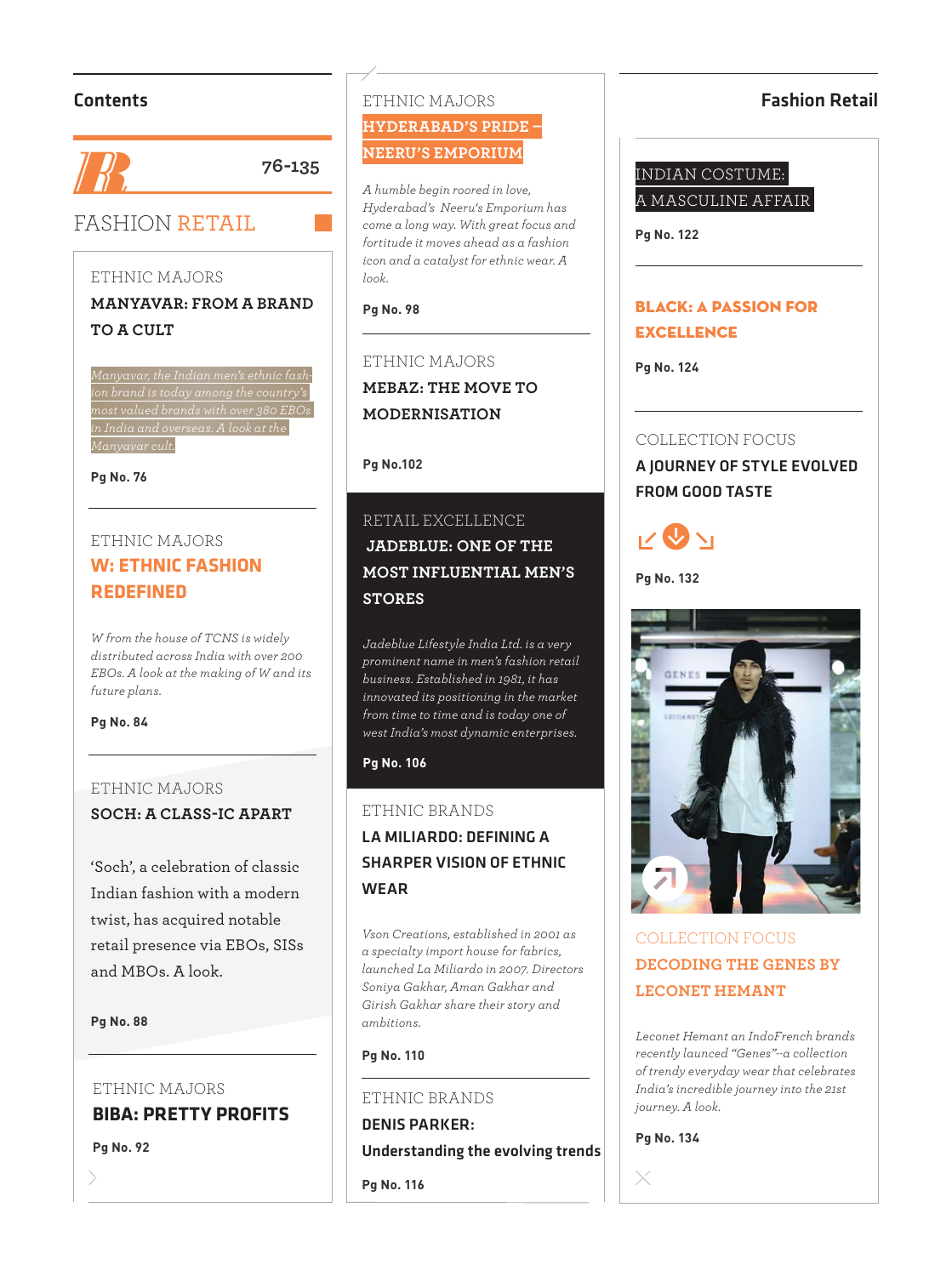# **Contents**



# TRENDS SAREES



*Men agree that that a saree makes a woman look the best. Images BoF looks at the super women - the Bollywood divas*

**Pg No. 140**

# TRENDS - MEN'S ETHNIC ETHNIC HUNKS

*From the way the men of Bollywood dress up in their achkans, kurta pajamas and even dhotis, it is clear that they are rather aware of how regal ethnic clothes make them look. Our pick of the best.*

#### **Pg No. 144**

# **ETHNIC GOES QUIRKY**

*Rogued with modish cuts, bold prints and lurid colours, Indian ethnic wear gets a snazzy definition.* 

#### **Pg No. 148**

FABRIC FOCUS

# PATOLA: THE QUEEN OF INDIAN TEXTILES



*The word Patola comes from the sanskrit word Patakulla which means fi ne texture & durability. Images BoF takes a look at* 

*its heritage and latest avatars.*

**Pg No. 154**

# CRAFT FOCUS

### FROM RENAISSANCE TO REVIVAL: THE STORY OF **CHIKAN**

*Change is inevitable.Chikankari delicate hand embroidery from Lucknow is also changing. From an ancient art form patronised by the royals this needle work is now fi nding acceptance with masses and couture designers both.*

**Pg No. 158**

## CONFERENCE TEXON'15

*An international conference deliberates on Central and State Government participation; Skill Development and employment creation and development of the Unorganized Sector; and on the huge Investment Opportunity in the Textile Value Chain in India.*

**Pg No. 162**

# TRADE SHOWS TRADE SHOWS *VASTRA 2015: SHOWCASING THE LATEST IN TEXTILES & FASHION*

**Pg No. 168**

# **EDUCATION**

## ISDI: INSPIRING IDEAS AND TRANSFORMING INNOVATION

*David E Van Zandt, President, The New School – Parsons School of Design inaugurates ISDI Parsons Mumbai* 

**Pg No. 172**

FABRIC MAJORS *SURYALAKSHMI COMMISSIONS ITS FOURTH STATE-OF-THE-ART PLANT IN*

**Pg No. 174**

# Fashion Creation

#### FABRIC MAJORS

FABRIC MAJORS **SHREE DAKSHJYOT SILK MILLS: FUTURE READY**

*Shree Dakshjyot mills surge ahead riding on the success of their brand Dakshlene.*

**Pg No. 176**



# OCM LAUNCHES SANA SAFINAZ 2015 SILK COLLECTION FOR WOMEN

# **b**®

*Indian textile major OCM joins hands with the iconic Pakistani fashion label.*

**Pg No. 178**

 $\times$ 

# SPORTSWEAR INTERNATIONAL **NEXT SECTION**